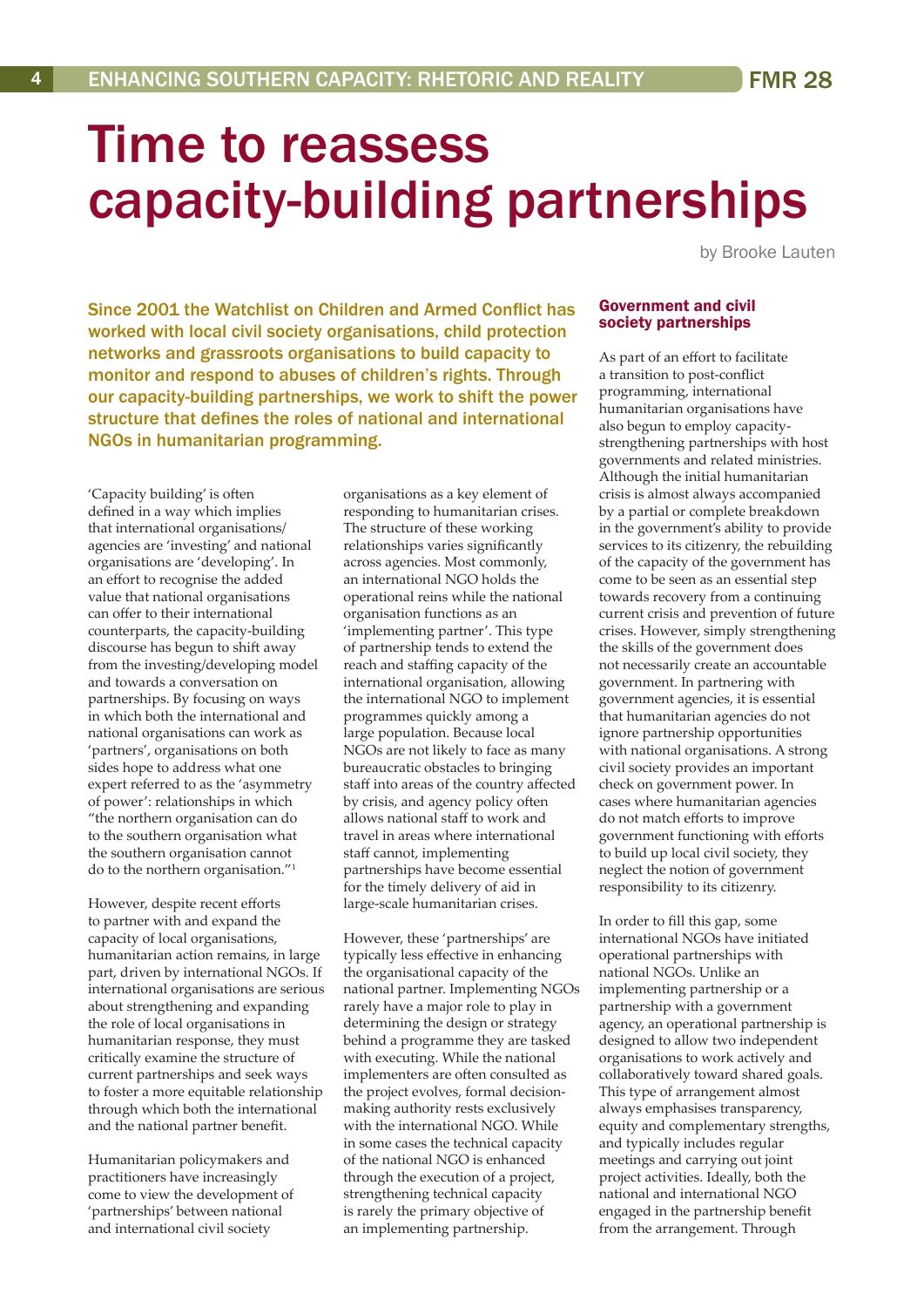partnership, the national NGO offers the international NGO greater informational and geographic access to the affected population. Additionally, national NGO involvement often ensures significant local buy-in to programmes, making the programmes in which they are involved more sustainable. Conversely, the international NGO can extend its global reach, can often offer an increased level of security for the national NGO by ensuring that attacks on facilities and programmes will be noticed by the international community, and can provide the national NGO with technical and financial assistance.

Despite clear benefits to both parties engaged in operational partnerships, control over the relationship typically rests squarely with the international NGO. The international NGO almost always has greater access to resources than the national NGO. Due primarily to this access, the international NGOs are more often likened to donors than to true partners by the national NGOs. In fact, when used by many local organisations throughout the world, the word 'partner' is largely synonymous with 'international

NGO donor'. While the discourse around partnership continues to focus on equality, the practical barriers to achieving true parity between national and international NGOs are rarely addressed. In order for the international NGO to move away from a donor role, operational capacity-building partnerships must be approached holistically, with sensitivity to past experience, current needs and the envisioned future of the organisation for which capacity is being created.

## Whose vision?

In humanitarian contexts, many local NGOs begin their work as implementing partners of large international NGOs. In such cases, the organisational 'vision' of national NGOs is driven almost exclusively by the needs of the international NGOs. By continuing to operate at the behest of the international organisations, recently established national organisations ensure a continued flow of funding. However, while responding to the operational needs of international organisations allows national organisations to

compile a patchwork of activities they are capable of implementing, it leaves less opportunity for national organisations to establish their independent mission and goals.

While any organisation – national or international – will inevitably follow funding sources, building expertise within civil society requires operational focus. National NGOs must actively use available resources to develop their operational strategy. They can network with other national NGOs to learn from their experiences and they must investigate means to earn money locally.<sup>2</sup> In cases where capacity-building initiatives allow implementing agencies to begin independent activities through operational partnerships, both the international and national partner must make a concerted effort to ensure that programmatic goals are independently initiated and shared. In other words, programmatic vision must come as much from the national organisation as the international organisation.

Once mutual objectives are established between organisations, it is essential that capacity-building



*As part of UNHCR's community empowerment projects, workers build a school and pass on their construction skills to younger returnees in Gbarlatuah, Bong county, Liberia.*